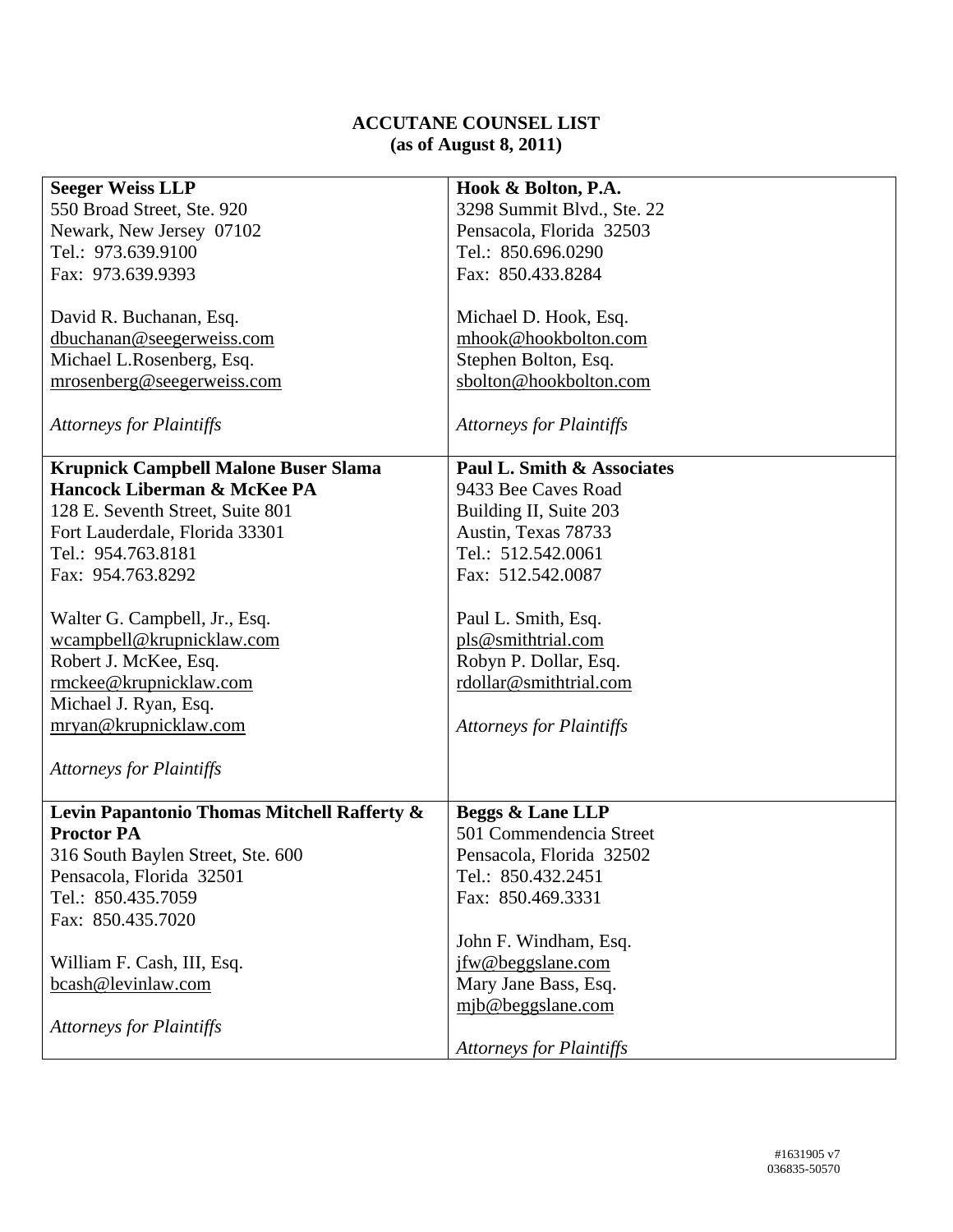| <b>Woodfill &amp; Pressler LLP</b> | <b>Nagel Rice, LLP</b>                         |
|------------------------------------|------------------------------------------------|
| 2 Houston Center                   | 103 Eisenhower Parkway                         |
| 909 Fannin Street, Suite 1470      | Roseland, New Jersey 07068                     |
| Houston, Texas 77010               | Tel.: 973.618.0400                             |
| Tel.: 713.751.3080                 | Fax: 973.618.9194                              |
| Fax: 713.751.3058                  |                                                |
|                                    | Robert Solomon, Esq.                           |
| Jared Woodfill, Esq.               | rsolomon@nagelrice.com                         |
| jwoodfill@woodfill-pressler.com    | Andrew O'Connor, Esq.                          |
| Keith Weber, Esq.                  | aoconnor@nagelrice.com                         |
| kweber@woodfill-pressler.com       |                                                |
|                                    | <b>Attorneys for Plaintiffs</b>                |
| <b>Attorneys for Plaintiffs</b>    |                                                |
|                                    |                                                |
| <b>Girardi &amp; Keese</b>         | <b>Patton Roberts McWilliams &amp; Capshaw</b> |
| 1126 Wilshire Boulevard            | Wells Fargo Plaza, Suite 400                   |
| Los Angeles, California 90017      | 2900 Saint Michael Drive                       |
| Tel.: 213.977.0211                 | Texarkana, Texas 75503                         |
| Fax: 213.481.1554                  | Tel.: 903.334.7000                             |
|                                    | Fax: 903.334.7007                              |
| Keith D. Griffin, Esq.             |                                                |
| kgriffin@girardikeese.com          | James C. Wyly, Esq.                            |
|                                    | jwyly@pattonroberts.com                        |
| <b>Attorneys for Plaintiffs</b>    |                                                |
|                                    | <b>Attorneys for Plaintiffs</b>                |
|                                    |                                                |
| Levin Fishbein, Sedran & Bearman   | <b>Clark Burnett, Love &amp; Lee</b>           |
| 510 Walnut Street, Suite 500       | 440 Louisiana Street, Suite 1600               |
| Philadelphia, Pennsylvania 19106   | Houston, Texas 77002                           |
| Tel.: 877.882.1011                 | Tel.: 888-529-5222                             |
| Fax: 215.592.4663                  | Fax: 713-759-1217                              |
|                                    |                                                |
| Charles Schaffer, Esq.             | Scott A. Love, Esq.                            |
| cschaffer@lfsblaw.com              | slove@triallawfirm.com                         |
|                                    |                                                |
| <b>Attorneys for Plaintiffs</b>    | <b>Attorneys for Plaintiffs</b>                |
|                                    |                                                |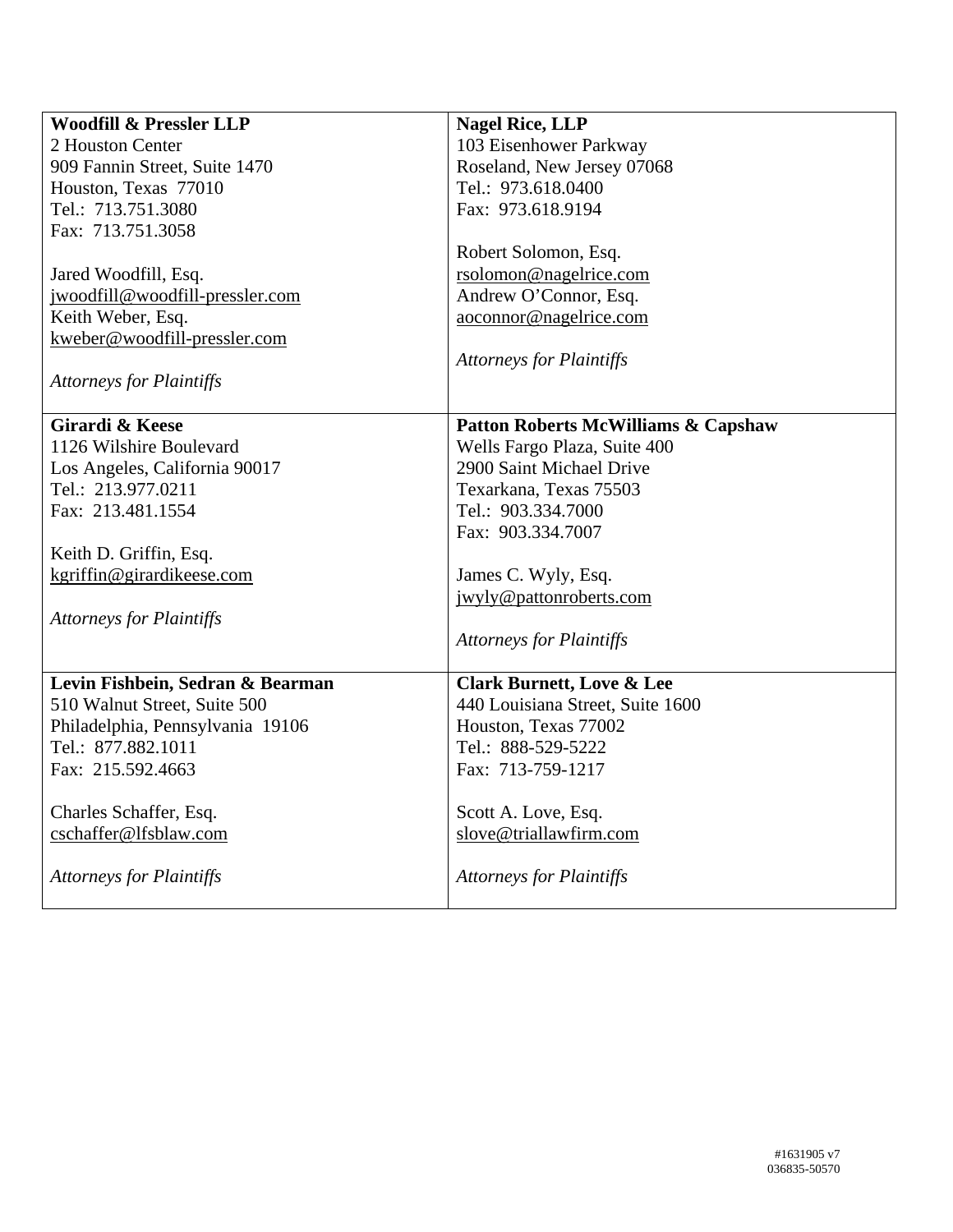| <b>Weitz &amp; Luxenberg PC</b>  | <b>Lewis &amp; Roberts PLLC</b>                 |
|----------------------------------|-------------------------------------------------|
| 700 Broadway                     | 3700 Glenwood Avenue, Ste. 410                  |
| New York, New York 10038         | Raleigh, North Carolina 27604                   |
| Tel.: 212.558.5500               | Tel.: 866.322.9873                              |
| Fax: 212.344.5461                | Fax: 919.981.0199                               |
|                                  |                                                 |
| Franklin P. Solomon, Esq.        | Kimberly R. Wilson, Esq.                        |
| fsolomon@weitzlux.com            | krw@lewis-roberts.com                           |
| Ellen Relkin, Esq.               |                                                 |
| erelkin@weitzlux.com             | <b>Attorneys for Plaintiffs</b>                 |
| Peter Samberg, Esq.              |                                                 |
| psamberg@weitzlux.com            |                                                 |
|                                  |                                                 |
| <b>Attorneys for Plaintiffs</b>  |                                                 |
|                                  |                                                 |
| Heard, Robins, Cloud & Black LLP | Kerrigan, Estess, Rankin McLeod & Thompson, LLP |
| 9 Greenway Plaza, Suite 2300     | 400 East Government St.                         |
| Houston, Texas 77046             | Pensacola, Florida 32502                        |
| Tel.: 866.517.9520               | Tel.: 850.444.4444                              |
| Fax: 713.650.1400                | Fax: 850.444.4494                               |
|                                  |                                                 |
| Sean B. Teare, Esq.              | Robert Kerrigan, Esq.                           |
| steare@heardrobins.com           | robertkerrigan@kerrigan.com                     |
| <b>Attorneys for Plaintiffs</b>  | <b>Attorneys for Plaintiffs</b>                 |
| Meyerson & O'Neill               | <b>Schlesinger Law Offices, PA</b>              |
| 1700 Market Street, Suite 3025   | 1212 Southeast Third Avenue                     |
| Philadelphia, Pennsylvania 19103 | Fort Lauderdale, Florida 33316                  |
| Tel.: 215.972.1376               | Tel.: 954.467.8800                              |
| Fax: 215.972.0277                | Fax: 954.779.7389                               |
|                                  |                                                 |
| Bethany R. Nikitenko, Esq.       | Andrew H. Bate, Esq.                            |
| bnikitenko@meyersonlawfirm.com   | abate@schlesingerlawoffices.com                 |
|                                  |                                                 |
| <b>Attorneys for Plaintiffs</b>  | <b>Attorneys for Plaintiffs</b>                 |
|                                  |                                                 |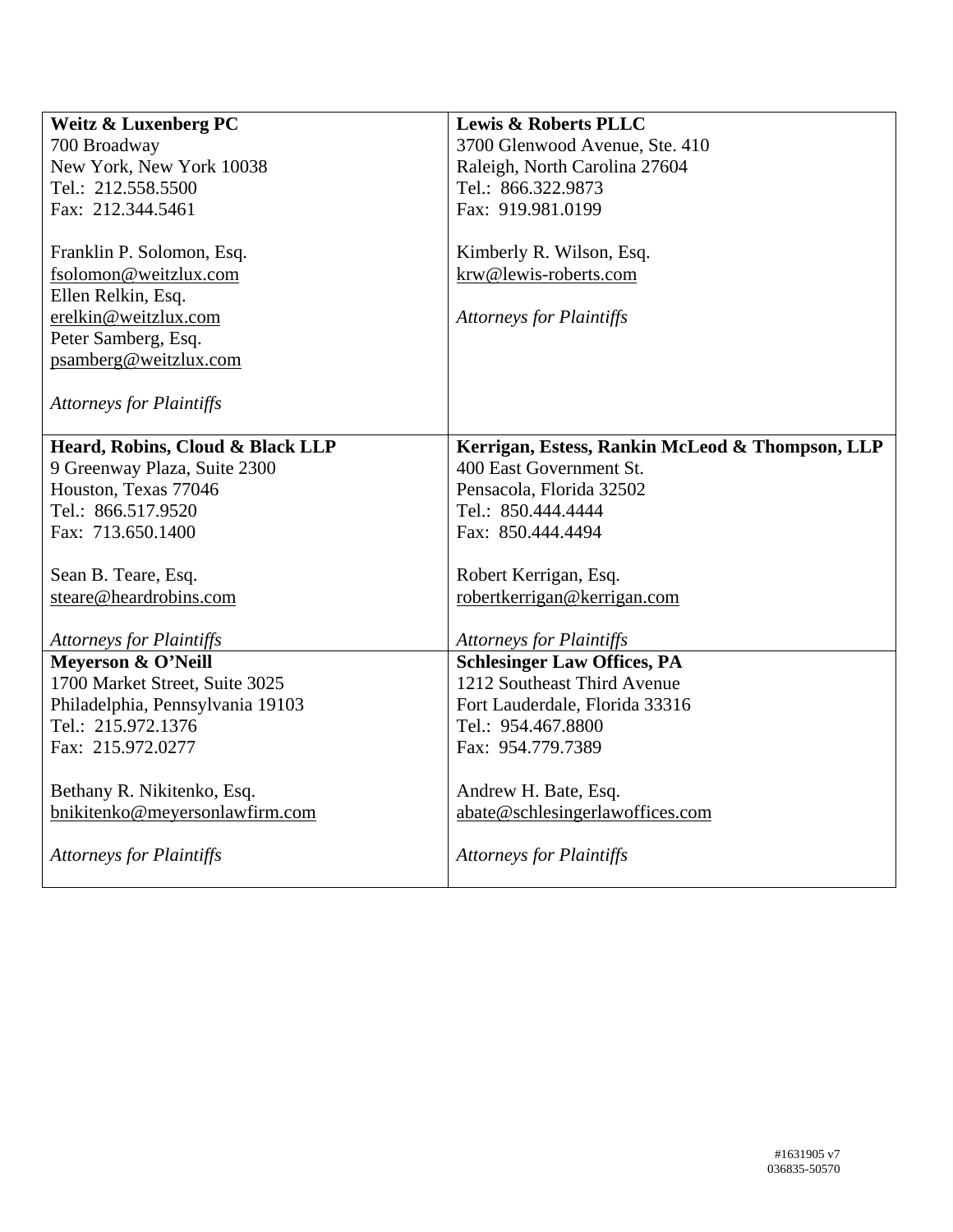| Robinson Calcagnie & Robinson Inc.              | <b>Rheingold Valet Rheingold Shkolnik &amp; McCartney</b> |
|-------------------------------------------------|-----------------------------------------------------------|
| 620 Newport Center Drive, 7 <sup>th</sup> Floor | <b>LLP</b>                                                |
| Newport Beach, California 92660                 | 113 E. $37th$ Street                                      |
| Tel.: 949.720.1288                              | New York, New York 10016-3042                             |
| Fax: 949.720.1292                               | Tel.: 888.335.6457                                        |
|                                                 | Fax: 212.689.8156                                         |
| Karren Schaeffer, Esq.                          |                                                           |
| kschaeffer@rcrlaw.net                           | Hunter J. Shkolnik, Esq.                                  |
| Mark P. Robinson, Jr., Esq.                     | hshkolnik@rheingoldlaw.com                                |
| mrobinson@rcrlaw.net                            |                                                           |
|                                                 | <b>Attorneys for Plaintiffs</b>                           |
| <b>Attorneys for Plaintiffs</b>                 |                                                           |
|                                                 |                                                           |
| <b>Bailey Perrin Bailey</b>                     | <b>Bailey Crowe &amp; Kugler LLP</b>                      |
| 440 Louisiana Street, Suite 2100                | 901 Main Street, Suite 6550                               |
| Houston, Texas 77002                            | Dallas, Texas 75202                                       |
| Tel.: 713.425.7100                              | Tel.: 214.231.0555                                        |
| Fax: 713.425.7101                               | Fax: 214.231.0556                                         |
|                                                 |                                                           |
| Leslie LaMacchia, Esq.                          | D.G. Majors, Esq.                                         |
| llamacchia@bpblaw.com                           | dgmajors@bcklaw.com                                       |
|                                                 |                                                           |
| <b>Attorneys for Plaintiffs</b>                 | <b>Attorneys for Plaintiffs</b>                           |
|                                                 |                                                           |
| Law Offices of Christopher C. Calcagno          | Balkin & Eisbrouch, LLC                                   |
| 625 Grove Street                                | 50 Main Street, Suite 6                                   |
| Clifton, New Jersey 07013                       | Hackensack, New Jersey 07601                              |
| Tel.: 917.597.7366                              | Tel.: 201.342.5545                                        |
|                                                 | Fax: 201.342.3211                                         |
| Christopher C. Calcagno, Esq.                   |                                                           |
| christopher.calcagno@gmail.com                  | David L. Eisbrouch, Esq.                                  |
|                                                 | david@800injured.com                                      |
| <b>Attorneys for Plaintiffs</b>                 |                                                           |
|                                                 | <b>Attorneys for Plaintiffs</b>                           |
| D'Arcy Johnson Day                              | Cohn Lifland Pearlman Herrmann & Knopf, LLP               |
| 3120 Fire Road, Suite 100                       | Park 80 West, Plaza One                                   |
| Egg Harbor Township, New Jersey 08234           | 250 Pehle Ave., Suite 401                                 |
| Tel.: 866.327.2952                              | Saddle Brook, New Jersey 07663                            |
| Fax: 609.641.6200                               | Tel.: 201.845.9600                                        |
|                                                 | Fax: 201.845.9423                                         |
| Andrew J. D'Arcy, Esq.                          |                                                           |
| adarcy@darcyjohnsonday.com                      | Leonard Z. Kaufman, Esq.                                  |
|                                                 | lzk@njlawfirm.com                                         |
| <b>Attorneys for Plaintiffs</b>                 |                                                           |
|                                                 | <b>Attorneys for Plaintiffs</b>                           |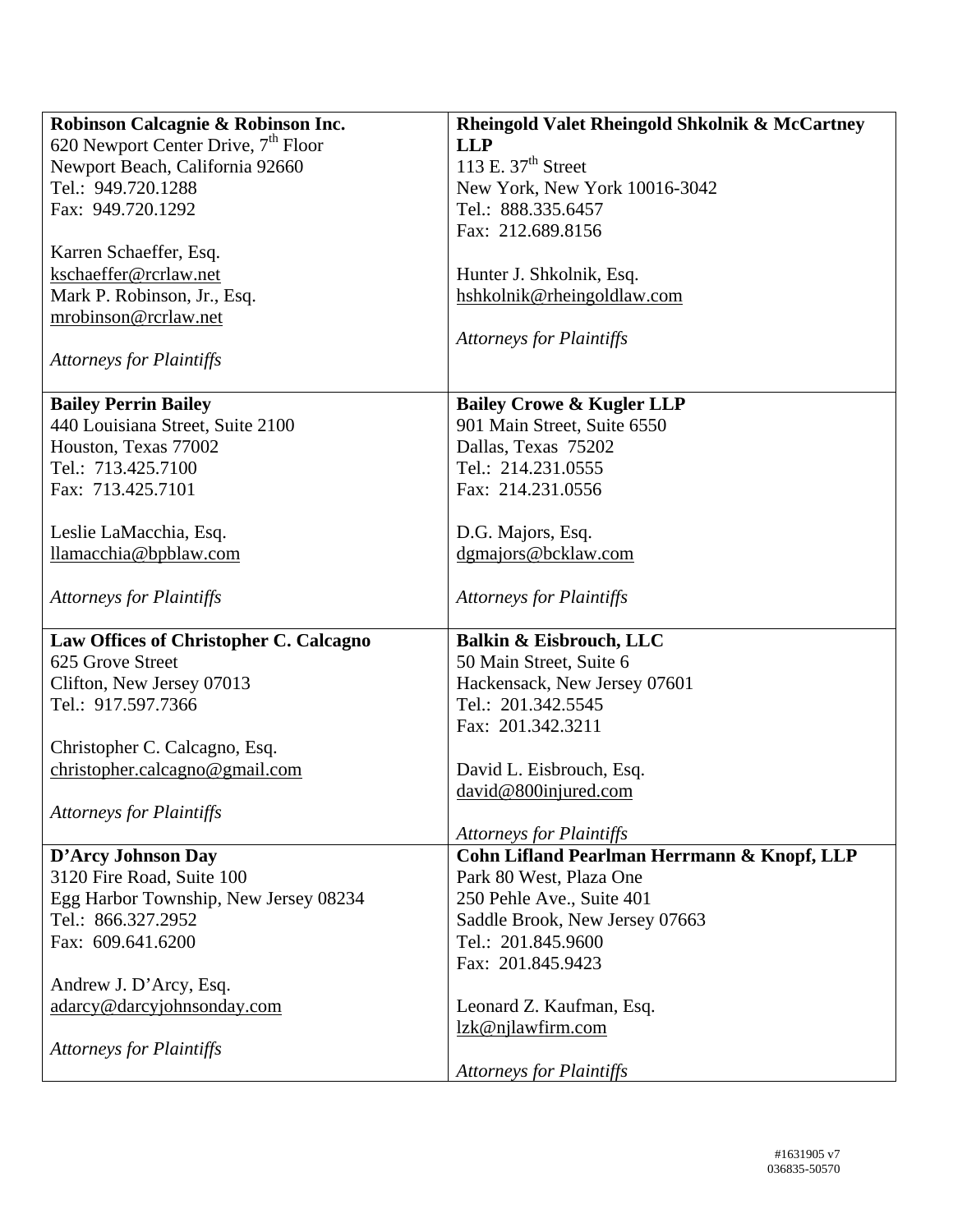| The Ferrara Law Firm LLC                      | The D'Onofrio LLC                                       |
|-----------------------------------------------|---------------------------------------------------------|
| 601 Longwood Ave. at State Highway 38         | 303 Chestnut Street, 2 <sup>nd</sup> Floor              |
| Cherry Hill, New Jersey 08002                 | Philadelphia, Pennsylvania 19106                        |
| Tel.: 856.661.0369                            | Tel.: 267.496.6688                                      |
| Fax: 856.632.6156                             |                                                         |
|                                               | Louis F. D'Onofrio, Esq.                                |
| Michael A. Ferrara, Jr., Esq.                 | lou@donofriofirm.com                                    |
| mferrara@ferraralawfirm.com                   |                                                         |
|                                               | <b>Attorneys for Plaintiffs</b>                         |
| <b>Attorneys for Plaintiffs</b>               |                                                         |
| Lesnevich & Marzano-Lesnevich, LLC            | The Lanier Law Firm, PLLC                               |
| Court Plaza South, 21 Main Street             | 126 East $56^{\text{th}}$ Street, $6^{\text{th}}$ Floor |
| Hackensack, New Jersey 07601                  | New York, New York 10022                                |
| Tel.: 201.488.1161                            | Tel.: 212.421.2800                                      |
| Fax: 201.488.1162                             | Fax: 212.421.2878                                       |
|                                               |                                                         |
| Michael R. Mildner, Esq.                      | Richard D. Meadow, Esq.                                 |
| mrm@lmllawyers.com                            | rdm@lanierlawfirm.com                                   |
|                                               | David Kuttles, Esq.                                     |
| <b>Attorneys for Plaintiffs</b>               | dxk@lanierlawfirm.com                                   |
|                                               |                                                         |
|                                               | <b>Attorneys for Plaintiffs</b>                         |
| <b>Lopez McHugh, LLP</b>                      | <b>Locks Law Firm LLC</b>                               |
| 712 East Main Street, Suite 2A                | 457 Haddonfield Road, Suite 500                         |
| Moorestown, New Jersey 08057                  | Cherry Hill, New Jersey 08002                           |
| Tel.: 856.273.8500                            | Tel.: 856.663.8200                                      |
| Fax:856.273.8502                              |                                                         |
|                                               | James J. Pettit, Esq.                                   |
| James J. McHugh, Jr., Esq.                    | jpettit@lockslaw.com                                    |
| jmchugh@lopezmchugh.com                       |                                                         |
|                                               | <b>Attorneys for Plaintiffs</b>                         |
| <b>Attorneys for Plaintiffs</b>               |                                                         |
|                                               |                                                         |
| Morgan & Morgan, PA                           | The Miller Firm, LLC                                    |
| One Tampa City Center                         | 108 Railroad Avenue                                     |
| 201 N. Franklin Street, 7 <sup>th</sup> Floor | Orange, Virginia 22960                                  |
| Tampa, Florida 33602                          | Tel.: 540.672.4226                                      |
| Tel.: 877.667.4265                            | Fax: 540.672.3055                                       |
|                                               |                                                         |
| Keith M. Carter, Esq.                         | Tayes M. Shah, Esq.                                     |
| kcarter@forthepeople.com                      | tshah@millerfirmllc.com                                 |
|                                               | <b>Attorneys for Plaintiffs</b>                         |
| <b>Attorneys for Plaintiffs</b>               |                                                         |
|                                               |                                                         |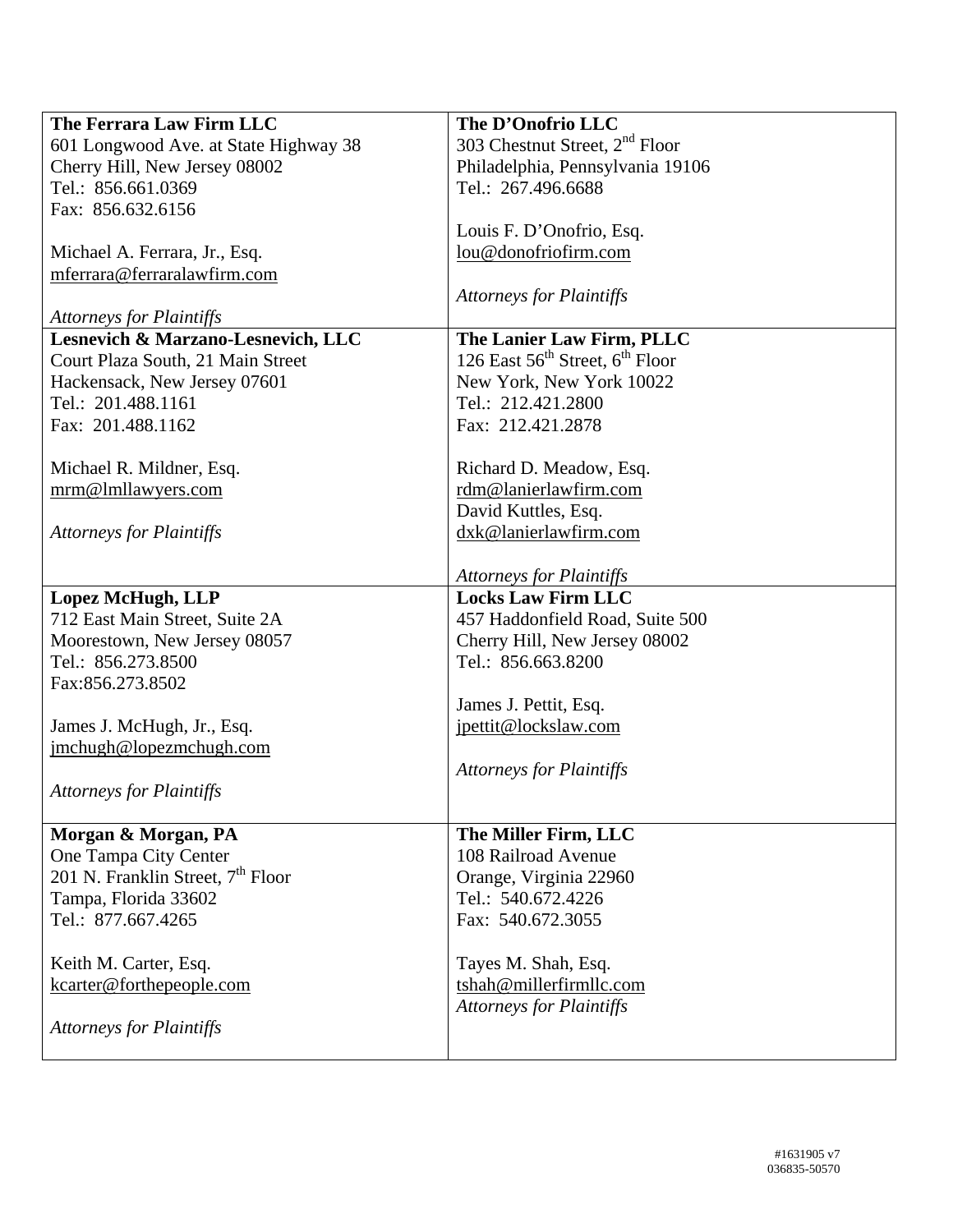| Oshman & Mirisola LLP                | The Orlando Firm, PC                  |
|--------------------------------------|---------------------------------------|
| 42 Broadway, 10 <sup>th</sup> Floor  | 13 Pine Street, 3 <sup>rd</sup> Floor |
| New York, New York 10004-1617        | Morristown, New Jersey 07960          |
| Tel.: 800.400.8182                   | Tel.: 973.898.0404                    |
| Fax: 212.964.8656                    | Fax: 404.373.6999                     |
|                                      |                                       |
| Theodore Oshman, Esq.                | Roger W. Orlando, Esq.                |
| oshman@oshmanlaw.com                 | roger@orlandofirm.com                 |
|                                      |                                       |
| <b>Attorneys for Plaintiffs</b>      | <b>Attorneys for Plaintiffs</b>       |
| <b>Wagstaff &amp; Cartmell, LLP</b>  | Parker Waichman Alonso LLP            |
| 4740 Grand Ave., #300                | 6 Harbor Park Drive                   |
| Kansas City, Missouri 64112-2255     | Port Washington, New York 11050       |
| Tel.: 816.701.1100                   | Tel.: 516.466.6500                    |
| Fax: 816.531.2372                    | Fax: 466.6665                         |
|                                      |                                       |
| Brian J. Madden, Esq.                | David B. Krangle, Esq.                |
|                                      |                                       |
| bmadden@wcllp.com                    | dkrangle@yourlawyer.com               |
| <b>Attorneys for Plaintiffs</b>      | <b>Attorneys for Plaintiffs</b>       |
| Napoli Bern Ripka, LLP               | Perskie Wallach Fendt & Holtz, PC     |
| 350 5th Avenue,                      | 450 Tilton Road, Suite 260            |
| Suite 7413,                          | Northfield, New Jersey 08225          |
| New York, NY 10118                   | Tel.: 609.645.2111                    |
| Tel.: 888.529.4669                   | Fax: 609.484.0897                     |
| Fax: 856.985.7908                    |                                       |
|                                      |                                       |
|                                      | Robert T. Fendt, Esq.                 |
| W. Steven Berman, Esq.               | rfendt@pandflaw.com                   |
| wsberman@napolibern.com              |                                       |
| <b>Attorneys for Plaintiffs</b>      | <b>Attorneys for Plaintiffs</b>       |
| <b>Williams Cuker Berezofsky LLC</b> | <b>Tracey Law Firm</b>                |
| 210 Lake Drive East, Suite 101       | 440 Louisiana, Suite 1901             |
| Cherry Hill, New Jersey 08002        | Houston, Texas 77002                  |
| Tel.: 856.667.0500                   | Tel.: 877.301.5913                    |
| Fax: 856.667.5133                    |                                       |
|                                      | Fax: 713.495.2331                     |
| Esther Berezofsky, Esq.              | Sean Patrick Tracey, Esq.             |
| eberezofsky@wcblegal.com             | stracey@traceylawfirm.com             |
|                                      |                                       |
|                                      | Shawn P. Fox, Esq.                    |
| <b>Attorneys for Plaintiffs</b>      | sfox@traceylawfirm.com                |
|                                      |                                       |
|                                      | <b>Attorneys for Plaintiffs</b>       |
|                                      |                                       |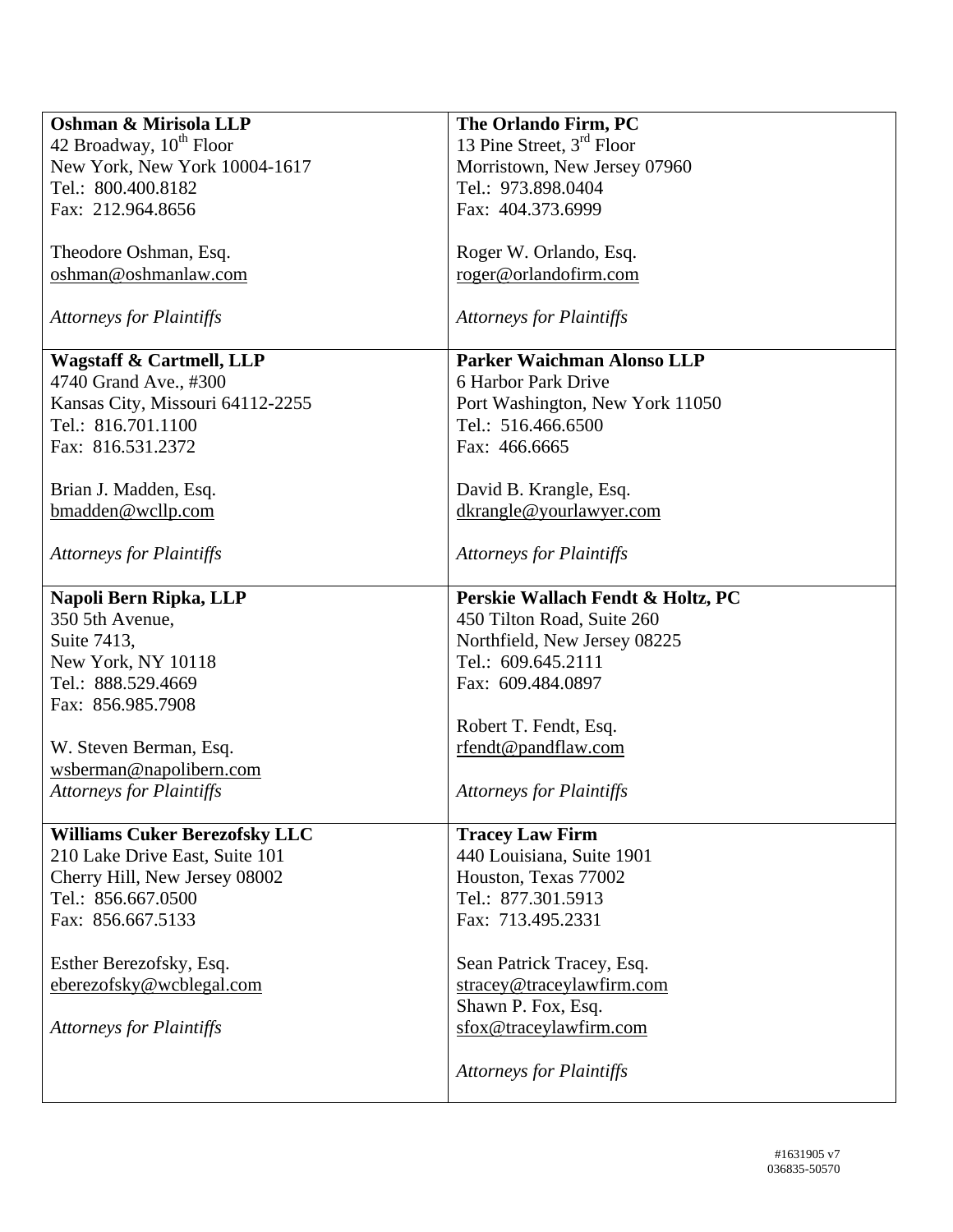| The Jacob D. Fuchsberg Law Firm LLP      | Zaremba Brownell & Brown, PLLC         |
|------------------------------------------|----------------------------------------|
| 500 Fifth Avenue, 45 <sup>th</sup> Floor | 40 Wall Street, 27 <sup>th</sup> Floor |
| New York, New York 10110                 | New York, New York 10005               |
| Tel.: 212.869.3500                       | Tel.: 212.400.7223                     |
|                                          |                                        |
| Fax: 212.398.1532                        | Fax: 646.512.5607                      |
| Bradley S. Zimmerman, Esq.               | Daniel T. Gluck, Esq.                  |
| b.zimmerman@fuchsberg.com                | dgluck@zbblaw.com                      |
|                                          |                                        |
| <b>Attorneys for Plaintiffs</b>          | <b>Attorneys for Plaintiffs</b>        |
| <b>Sugarman Law LLC</b>                  | Coleman & Ragland, PLC                 |
| 120 Wood Avenue South, Suite 609         | 602 Cameron Street                     |
| Iselin, New Jersey 08830                 | Alexandria, Virginia 22314             |
| Tel.: 732.877.1975                       | Tel.: 703.739.4200                     |
| Fax: 732.596.1979                        | Fax: 703.739.4210                      |
|                                          |                                        |
|                                          |                                        |
| Barry R. Sugarman, Esq.                  | Gerald F. Ragland, Jr., Esq.           |
| bsugarman@sugarmanlawfirm.com            | gragland@colemanragland.com            |
| <b>Attorneys for Plaintiffs</b>          | <b>Attorneys for Plaintiffs</b>        |
| Wilentz Goldman & Spitzer, PC            | <b>Mellon Webster &amp; Shelly</b>     |
|                                          | 87 North Broad Street                  |
| 90 Woodbridge Center Drive               |                                        |
| PO Box 10                                | Doylestown, Pennsylvania 18901         |
| Woodbridge, New Jersey 07095             | Tel.: 215.348.7700                     |
| Tel.: 732.636.8000                       | Fax: 215.348.0171                      |
| Fax: 732.855.6117                        |                                        |
|                                          | Thomas P. Donnelly, Esq.               |
| Angelo J. Cifaldi, Esq.                  | tdonnelly@mellonwebster.com            |
| acifaldi@wilentz.com                     |                                        |
|                                          | <b>Attorneys for Plaintiffs</b>        |
| <b>Attorneys for Plaintiffs</b>          |                                        |
|                                          |                                        |
| <b>Reyes Bartolomei Browne</b>           | Gardy & Notis, LLP                     |
| 5950 Berkshire Lane                      | 560 Sylvan Avenue, Suite 3085          |
| Dallas, Texas 75224                      | Englewood Cliffs, New Jersey 07632     |
| Tel.: 214.526.7900                       | Tel.: 201.567-7377                     |
| Fax: 214.526.7910                        | Fax: 201.567-7337                      |
|                                          |                                        |
| Spencer P. Browne, Esq.                  | Mark C. Gardy, Esq.                    |
| spencer@reyeslaw.com                     | mgardy@gardylaw.com                    |
|                                          |                                        |
|                                          | James S. Notis, Esq.                   |
| <b>Attorneys for Plaintiffs</b>          | jnotis@gardylaw.com                    |
|                                          | <b>Attorneys for Plaintiffs</b>        |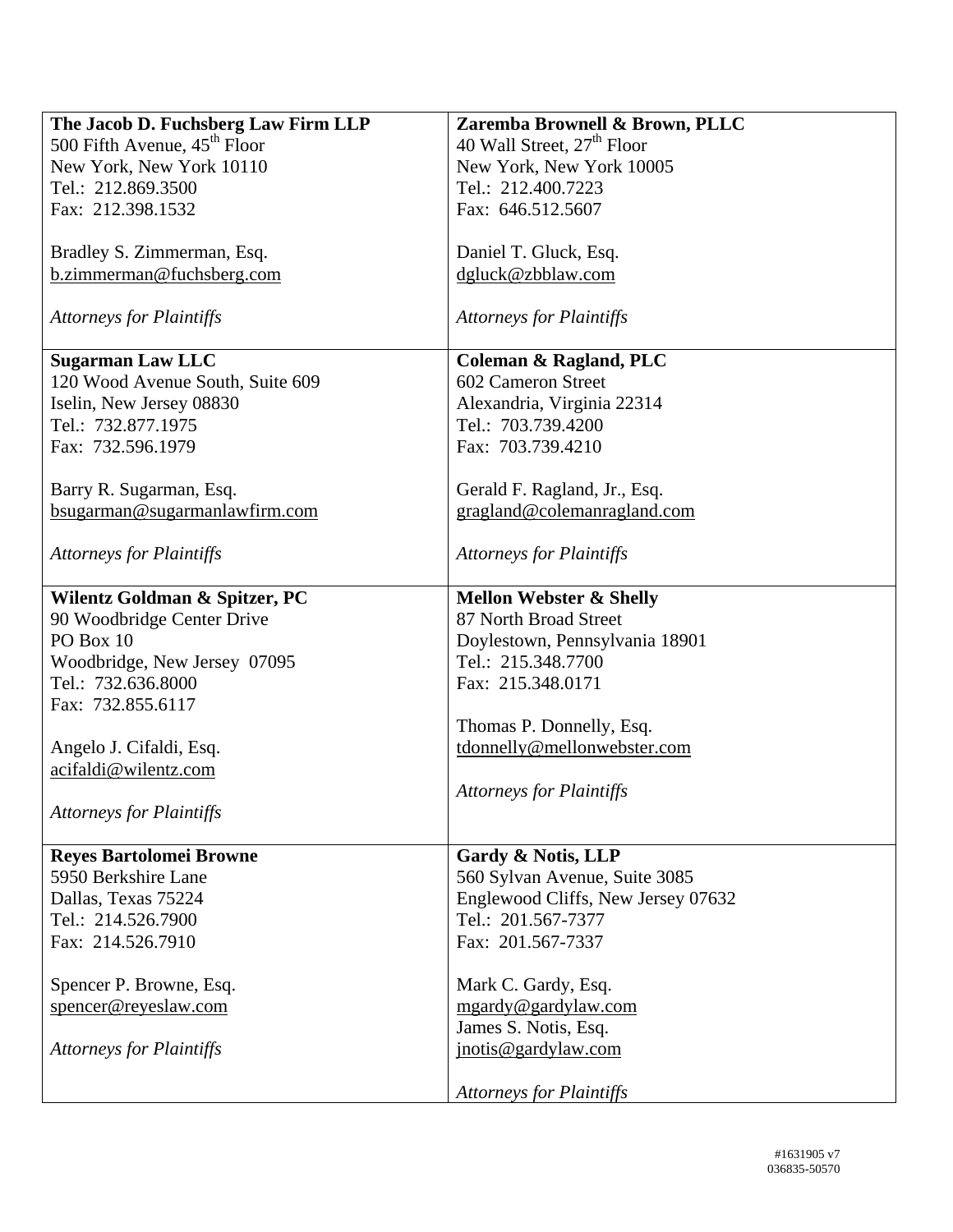| <b>Law Offices of Lawrence S. Paikoff</b> | Villari, Brandes & Kline, PC        |
|-------------------------------------------|-------------------------------------|
| 1756 Picasso, Suite F                     | One Greentree Centre, Suite 201     |
| Davis, California 95618                   | Marlton, New Jersey 08053           |
| Tel.: 530.297.1144                        | Tel.: 856.354.8717                  |
| Fax: 530.297.1146                         | Fax: 856.354.8750                   |
|                                           |                                     |
| Lawrence S. Paikoff, M.D., Esq.           | Theresa L. Giannone, Esq.           |
| info@klein-paikoff-law.com                | tgiannone@villarilaw.com            |
|                                           |                                     |
| <b>Attorneys for Plaintiffs</b>           | <b>Attorneys for Plaintiffs</b>     |
| Richardson Patrick Westbrook & Brickman   | <b>Fleming &amp; Associates LLP</b> |
| <b>LLC</b>                                | 1330 Post Oak Blvd., Suite 3030     |
| 1037 Chuck Dawley Blvd., Bldg. A          | Houston, Texas 77056                |
| P.O. Box 1007                             | Tel.: 713.621.7944                  |
| Mt. Pleasant, South Carolina 29465        | Fax: 713.621.9638                   |
| Tel.: 843.727.6500                        |                                     |
| Fax: 843.216.6509                         | Robert Bench, Esq.                  |
|                                           | robert_bench@fleming-law.com        |
| Elizabeth Middleton Burke, Esq.           |                                     |
| bburke@rpwb.com                           | <b>Attorneys for Plaintiffs</b>     |
|                                           |                                     |
| <b>Attorneys for Plaintiffs</b>           |                                     |
| Cohen Placitella & Roth, P.C.             |                                     |
| 127 Maple Aveneu                          |                                     |
| Red Bank, New Jersey 07701                |                                     |
| Tel.: 732.747.9003                        |                                     |
|                                           |                                     |
| Christopher M. Placitella, Esq.           |                                     |
| cplacitella@cprlaw.com                    |                                     |
|                                           |                                     |
| <b>Attorneys for Plaintiffs</b>           |                                     |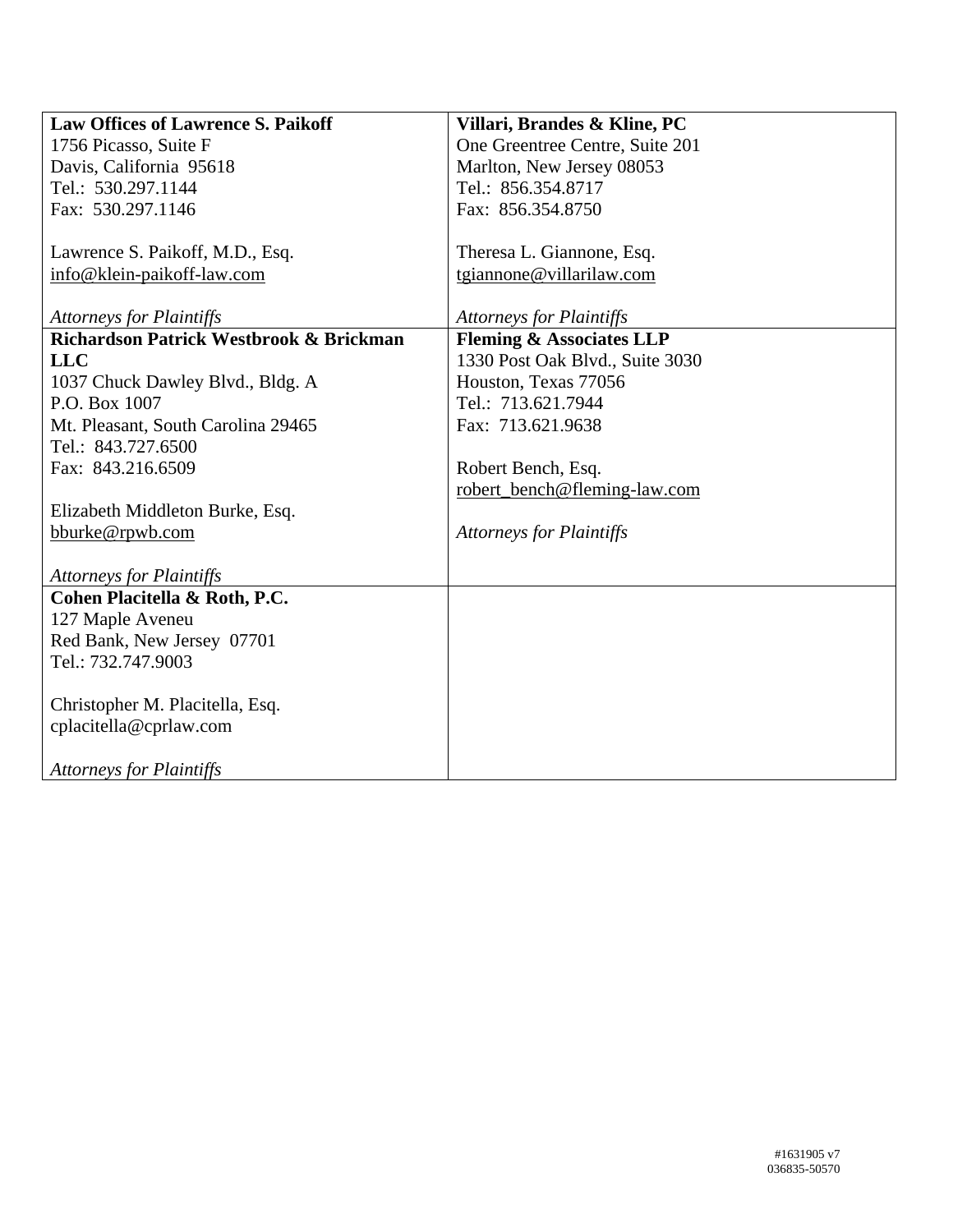| Pietragallo Gordon Alfano Bosick & Raspanti,      | <b>Segal McCambridge Singer &amp; Mahoney</b>            |
|---------------------------------------------------|----------------------------------------------------------|
| <b>LLP</b>                                        | <b>United Plaza</b>                                      |
| One Oxford Center, 38 <sup>th</sup> floor         | 30 S. 17 <sup>th</sup> Street, Suite 1700                |
| Pittsburgh, Pennsylvania 15219                    | Philadelphia, Pennsylvania 19103                         |
| Tel.: 412.263.1816                                | Tel.: 215.636.6343                                       |
| Fax: 412.263.2001                                 | Fax: 215.972.8016                                        |
|                                                   |                                                          |
| Clem C. Trischler, Esq.                           | Walter H. Swayze, III, Esq.                              |
| CCT@pietragallo.com                               | pswayze@smsm.com                                         |
|                                                   |                                                          |
| Attorneys for Mylan Bertek Pharmaceuticals Inc.   | Attorneys for Mylan Bertek Pharmaceuticals Inc. f/k/a    |
| f/k/a Bertek Pharmaceuticals, Inc.; Mylan         | Bertek Pharmaceuticals, Inc.; Mylan Pharmaceuticals,     |
| Pharmaceuticals, Inc.; Mylan Laboratories;        | Inc.; Mylan Laboratories; Cardinal Health 409 Inc. f/k/a |
| Cardinal Health 409 Inc. f/k/a R. P. Scherer      | R. P. Scherer Corporation; and Genpharm ULC              |
| Corporation; and Genpharm ULC                     |                                                          |
|                                                   |                                                          |
| <b>Duane Morris LLP</b>                           | <b>Duane Morris LLP</b>                                  |
| 30 South 17 <sup>th</sup> Street                  | 1940 Route 70 East                                       |
| Philadelphia, Pennsylvania 19103                  | Suite 200                                                |
| Tel.: 215.979.1150                                | Cherry Hill, New Jersey 08003                            |
| Fax: 215.689.2741                                 | Tel.: 609.631.2408                                       |
|                                                   | Fax: 609.228.6135                                        |
| Alan Klein, Esq.                                  |                                                          |
| aklein@duanemorris.com                            | James J. Ferrelli, Esq.                                  |
|                                                   | jjferrelli@duanemorris.com                               |
| Attorneys for Ranbaxy, Inc.; Ranbaxy              |                                                          |
| Pharmaceuticals, Inc.; and Ranbaxy Laboratories,  | Attorneys for Ranbaxy, Inc.; Ranbaxy Pharmaceuticals,    |
| Inc.                                              | Inc.; and Ranbaxy Laboratories, Inc.                     |
|                                                   |                                                          |
| <b>Ulmer &amp; Berne LLP</b>                      | Porzio Bromberg & Newman P.C.                            |
| 600 Vine Street, Suite 2800                       | 100 Southgate Parkway                                    |
| Cincinnati, Ohio 45202                            | P.O. Box 1997                                            |
| Tel.: 513.698.5000                                | Morristown, New Jersey 07962                             |
| Fax: 513.698.5001                                 | Tel.: 973.538-4006                                       |
|                                                   | Fax: 973.538.5146                                        |
| Michael Suffern, Esq.                             |                                                          |
| msuffern@ulmer.com                                | Kenneth R. Meyer, Esq.                                   |
| Kimberly Beck, Esq.                               | $k$ rmeyer@pbnlaw.com                                    |
| kbeck@ulmer.com                                   | Brian P. Sharkey, Esq.                                   |
|                                                   | bpsharkey@pbnlaw.com                                     |
| Attorneys for Barr Pharmaceuticals, Inc. and Barr |                                                          |
| Laboratories, Inc.                                | Attorneys for Barr Pharmaceuticals, Inc. and Barr        |
|                                                   | Laboratories, Inc.                                       |
|                                                   |                                                          |